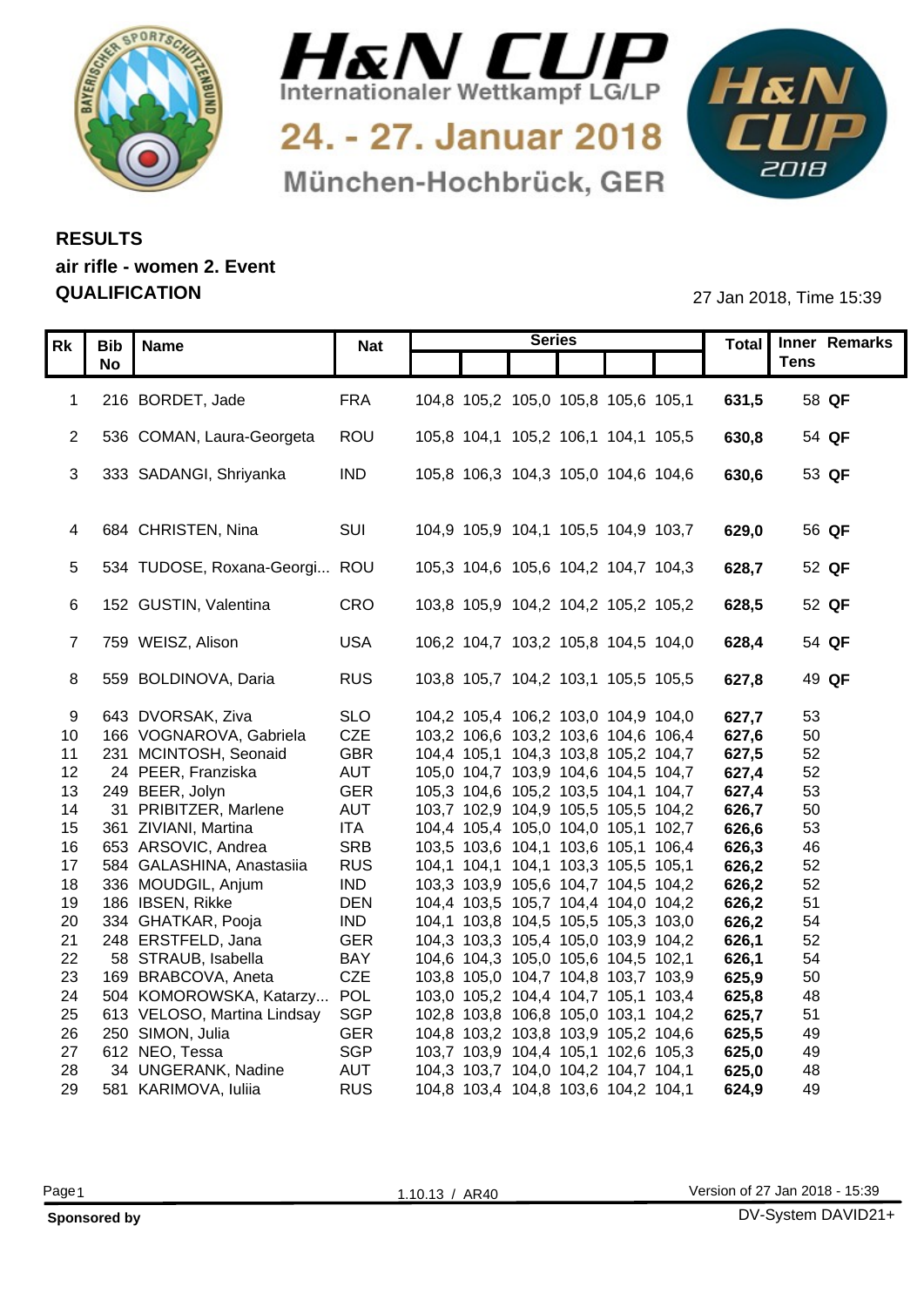



24. - 27. Januar 2018 München-Hochbrück, GER



## **RESULTS air rifle - women 2. Event QUALIFICATION** 27 Jan 2018, Time 15:39

|     | Rk   Bib   Name |                                   | <b>Nat</b> |                                     | <b>Series</b> |       | Total   Inner Remarks |
|-----|-----------------|-----------------------------------|------------|-------------------------------------|---------------|-------|-----------------------|
|     | <b>No</b>       |                                   |            |                                     |               |       | <b>Tens</b>           |
|     |                 |                                   |            |                                     |               |       |                       |
| 30  |                 | 642 BENCINA, Sonja                | <b>SLO</b> | 105,0 106,2 105,0 102,8 102,6 103,3 |               | 624,9 | 49                    |
|     |                 | 31 703 HYBLEROVA, Jana            | <b>SVK</b> | 103,3 104,5 104,4 104,8 103,2 104,6 |               | 624,8 | 47                    |
| 32  |                 | 502 STANKIEWICZ, Aneta            | <b>POL</b> | 104,9 104,7 103,6 104,6 103,5 103,5 |               | 624,8 | 47                    |
| 33  |                 | 167 MAZUROVA, Nikola              | <b>CZE</b> | 103,0 105,9 103,7 103,9 103,9 104,3 |               | 624,7 | 50                    |
| 34  |                 | 686 LUSTENBERGER, Petra           | SUI        | 104,4 103,8 103,9 103,8 104,1 104,3 |               | 624.3 | 47                    |
| 35  |                 | 652 VUKASINOVIC, Sanja            | <b>SRE</b> | 105,2 103,9 103,9 103,7 104,8 102,5 |               | 624.0 | 47                    |
|     |                 | 36 753 ILINA, Anna                | <b>UKR</b> | 103,2 104,2 103,3 105,3 104,4 103,5 |               | 623,9 | 47                    |
|     |                 | 37 746 ZAKAPKO, Olha              | <b>UKR</b> | 103,9 102,8 107,2 103,3 104,5 102,2 |               | 623,9 | 49                    |
| 38  |                 | 580 VDOVINA, Daria                | <b>RUS</b> | 104,2 103,1 105,8 102,7 103,3 104,7 |               | 623,8 | 49                    |
|     |                 | 39 477 HANSEN, Karoline           | <b>NOR</b> | 105,2 102,8 103,2 105,1 103,1 104,4 |               | 623,8 | 50                    |
|     |                 | 40 725 JOHANSSON, Lotten          | <b>SWE</b> | 103,4 105,9 102,7 102,9 105,0 103,9 |               | 623,8 | 46                    |
| -41 |                 | 362 ZUBLASING, Petra              | <b>ITA</b> | 104,5 104,4 102,9 104,5 104,1 103,1 |               | 623,5 | 47                    |
| 42  |                 | 185 NIELSEN, Stine                | <b>DEN</b> | 105,9 103,4 104,6 103,0 104,0 102,6 |               | 623,5 | 50                    |
|     |                 | 43 610 SER XIANG WEI, Jasmine     | SGP        | 103,5 103,9 103,6 103,6 104,7 104,1 |               | 623,4 | 48                    |
|     |                 | 44 359 LUCIANI, Alessandra        | <b>ITA</b> | 104,1 104,1 103,0 104,8 104,5 102,7 |               | 623,2 | 45                    |
| 45  |                 | 96 SHCHERBATSEVICH, Svi BLR       |            | 103,4 103,3 104,2 103,7 104,5 104,0 |               | 623,1 | 49                    |
| 46  |                 | 76 KINATEDER, Anna-Lena           | BA ነ       | 103,8 104,5 104,1 103,9 102,1 104,5 |               | 622,9 | 47                    |
| 47  |                 | 97 MARTYNOVA, Maria               | <b>BLR</b> | 103,3 104,0 102,5 104,4 104,7 104,0 |               | 622,9 | 49                    |
| 48  |                 | 75 HÖßL, Sabrina                  | <b>BAY</b> | 104,4 104,9 104,9 100,8 105,2 102,7 |               | 622,9 | 48                    |
|     |                 | 49 360 SENA, Sabrina              | <b>ITA</b> | 104,0 103,2 103,3 105,1 103,2 103,7 |               | 622,5 | 48                    |
|     |                 | 50 754 SUKHORUKOVA, Viktoriya UKR |            | 103,1 104,3 103,4 103,6 104,2 103,8 |               | 622,4 | 45                    |
| 51  |                 | 149 PAVLIC, Sandra                | CRC        | 102,8 102,6 104,1 104,9 103,8 104,0 |               | 622,2 | 46                    |
| 52  |                 | 244  MÜLLER, Lisa                 | <b>GER</b> | 103,8 104,6 102,6 103,3 104,8 103,1 |               | 622,2 | 45                    |
| 53  |                 | 603 TAN QIAN XIU, Adele           | <b>SGP</b> | 103,8 104,4 103,3 104,2 102,6 103,6 |               | 621,9 | 45                    |
| 54  |                 | 98 DZIKAYA, Yauhenia              | <b>BLR</b> | 102,8 102,9 103,5 103,5 104,0 105,0 |               | 621,7 | 49                    |
|     |                 | 55 150 PEJCIC, Snjezana           | CRO        | 104,3 103,6 104,9 102,2 102,2 104,3 |               | 621,5 | 44                    |
|     |                 | 56 388 SHIMIZU, Ayano             | <b>JPN</b> | 102,7 104,1 104,4 104,2 103,5 102,4 |               | 621,3 | 42                    |
| 57  |                 | 5 LAUER, Irina                    | <b>ARM</b> | 102,7 104,3 102,8 103,0 104,4 104,0 |               | 621.2 | 42                    |
| 58  |                 | 465 MULDER, Mandy                 | <b>NED</b> | 102,3 103,5 102,9 103,2 105,6 103,3 |               | 620,8 | 45                    |
| 59  |                 | 685 HOFSTETTER, Vanessa           | SUI        | 104,4 103,5 102,1 104,3 104,9 101,5 |               | 620,7 | 43                    |
| 60  |                 | 230 MCINTOSH, Jennifer            | <b>GBR</b> | 102,9 104,1 103,4 103,0 104,3 102,9 |               | 620,6 | 50                    |
|     |                 | 61 747 VOITSEKHIVSKA, Mariia      | <b>UKR</b> | 103,0 102,7 103,9 102,6 104,6 103,7 |               | 620.5 | 42                    |
| 62  |                 | 505 KOCHANSKA, Natalia            | <b>POL</b> | 104,6 103,6 103,5 103,7 100,9 104,1 |               | 620,4 | 41                    |
|     |                 | 63 479 NESHEIM, Regine            | <b>NOR</b> | 103,8 103,6 102,6 102,0 105,5 102,8 |               | 620,3 | 43                    |
| 64  |                 | 535 MOLNAR, Eliza-Alexandra ROU   |            | 103,2 104,6 103,1 101,8 102,1 105,3 |               | 620,1 | 40                    |
|     |                 | 65 478 LUND, Katrine              | <b>NOR</b> | 103,4 105,5 101,7 103,7 101,8 104,0 |               | 620,1 | 47                    |
| 66  |                 | 467 SMEETS, Pea                   | <b>NED</b> | 102,0 102,8 104,4 104,4 102,8 103,4 |               | 619.8 | 44                    |
| 67  |                 | 168 BRAZDOVA, Lucie               | <b>CZE</b> | 104,2 104,0 102,3 104,3 102,8 102,0 |               | 619,6 | 39                    |